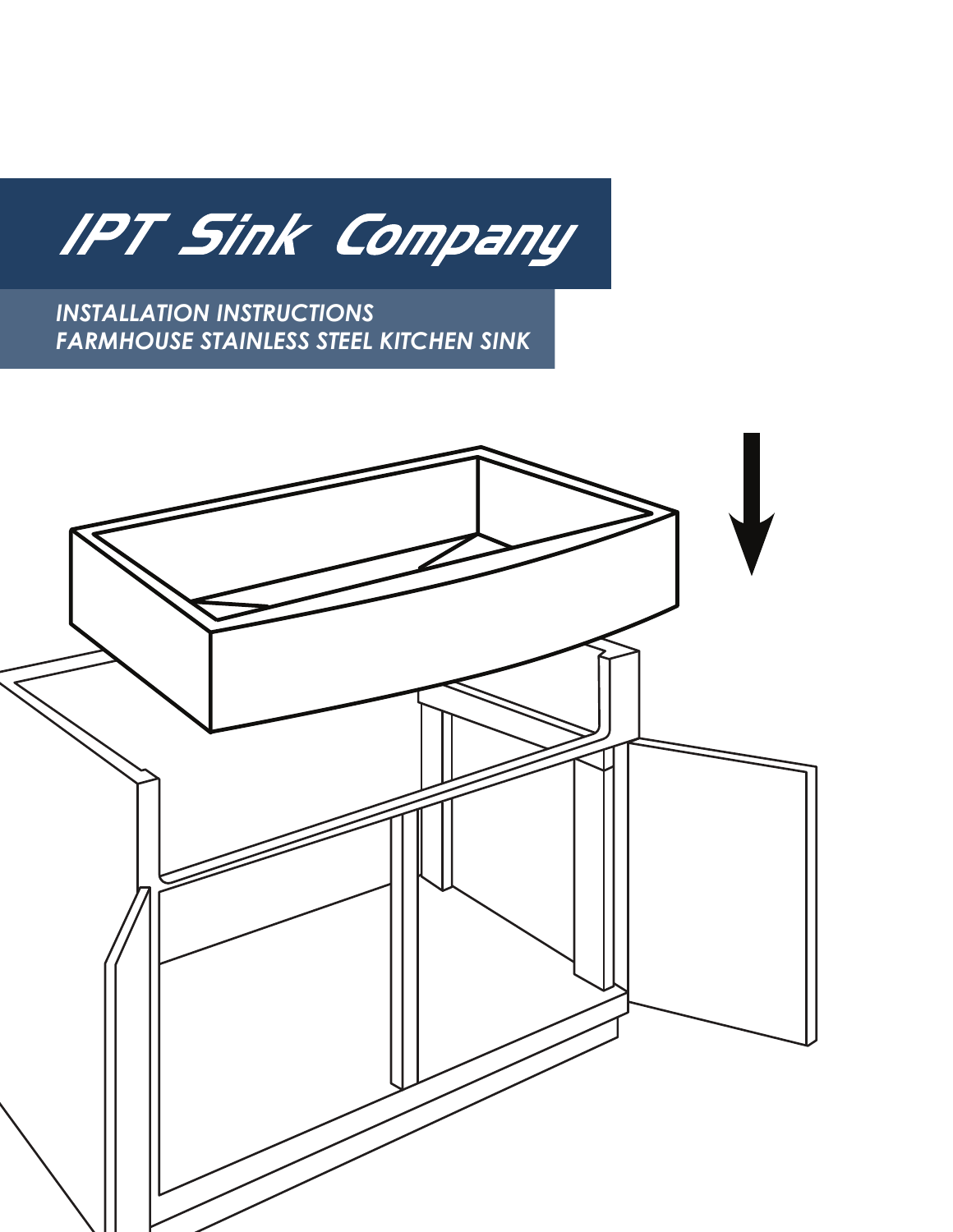# IPT Sink Company



#### **CAUTION:**

Risk of personal injury or product damage. Handle with care. Product can break, chip, cause injury or product damage.

#### **WARNING:**

This product can expose you to chemicals, including lead, which is known to the state of California to cause cancer and birth defects or other reproductive harm.

For more information go to *p65warnings.ca.gov*

### *IMPORTANT INFORMATION*

- Read these instructions carefully before you begin this installation.
- Observe all applicable local plumbing and building codes.
- IPT Sink Company recommends all sinks are installed by experienced and professional installers. To ensure safety and damage-free installation, this sink should be installed by two people. IPT Sink Company reserves the right to revise the design of products without notice.

### *BEFORE YOU BEGIN*

- IPT Sink Company recommends that all apron front sinks should be installed by an experienced, professional installer.
- *IMPORTANT: The enclosed cutout template will create a countertop opening with a minimal (1/8" or less) reveal. It is recommended that you discuss with your installer and agree that the finished appearance is the desired effect. IPT Sink Company not responsible for improper sink or countertop installations.*
- *IMPORTANT: The cabinet must be installed, secured, plumb, and level. The front sink apron must be secured to the front of the cabinet by attaching fasteners through the cabinet front and into the support framing. Failure of this step can lead to product damage.*
- *IMPORTANT: Long screws may damage adjacent cabinets. Ensure the screws are long enough to secure the support framing, but short enough not to go through the walls of adjacent cabinets.*
- IPT Sink Company apron front sinks should only be fastened to a solid surface countertop (i.e. granite, Corian® or Silestone®).
- A custom sink base cabinet and support framing is required for proper installation. IPT Sink Company recommends providing the cabinet maker with the actual sink to be installed prior to cabinet fabrication.
- IPT Sink Company is not responsible for sink or countertop if damaged during installation. Be sure to inspect the sink for damage prior to beginning installation.
- Metal edges may be sharp use caution when handling.
- Follow all local plumbing and building codes.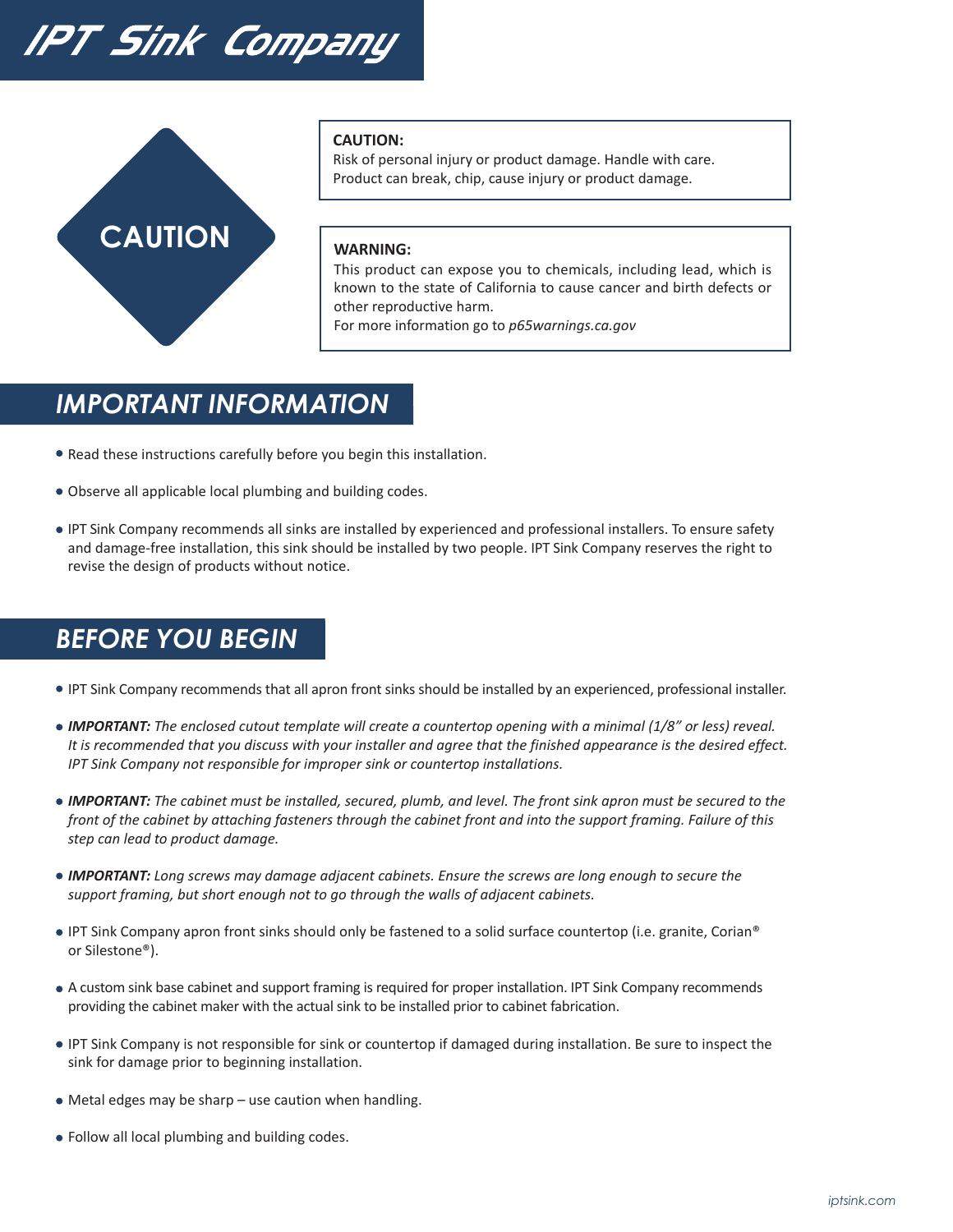IPT Sink Company

# *RECOMMENDED TOOLS*



- □ Pencil (Not permanent marker)
- □ Screws (recommended by countertop manufacturer)

# *FARMHOUSE STAINLESS STEEL SINK INSTALLATION INSTRUCTIONS*

#### *STEP1: BASE CABINET PREPARATION*



- Apply painter's tape to the cabinets for marking and cutting purposes. This will protect the cabinet from damage while cutting.
- Mark the front apron cut out on the painter's tape using the dimension of the apron front.
- Using a sharp saw blade, carefully cut the cabinet on the traced line.
- *IMPORTANT: The cabinet must be installed, secured, plumb, and level BEFORE installing the sink.*
- *IMPORTANT: IPT Sink Company recommends providing the cabinet maker with the actual sink prior to cabinet fabrication. Before installing the sink, verify that the distance from the top of the doors to the top of the cabinet is greater than the apron front.*
- *IMPORTANT: Double check the measurement of the cabinet cutout and make any necessary adjustments by either adding filler strips or sanding the opening.*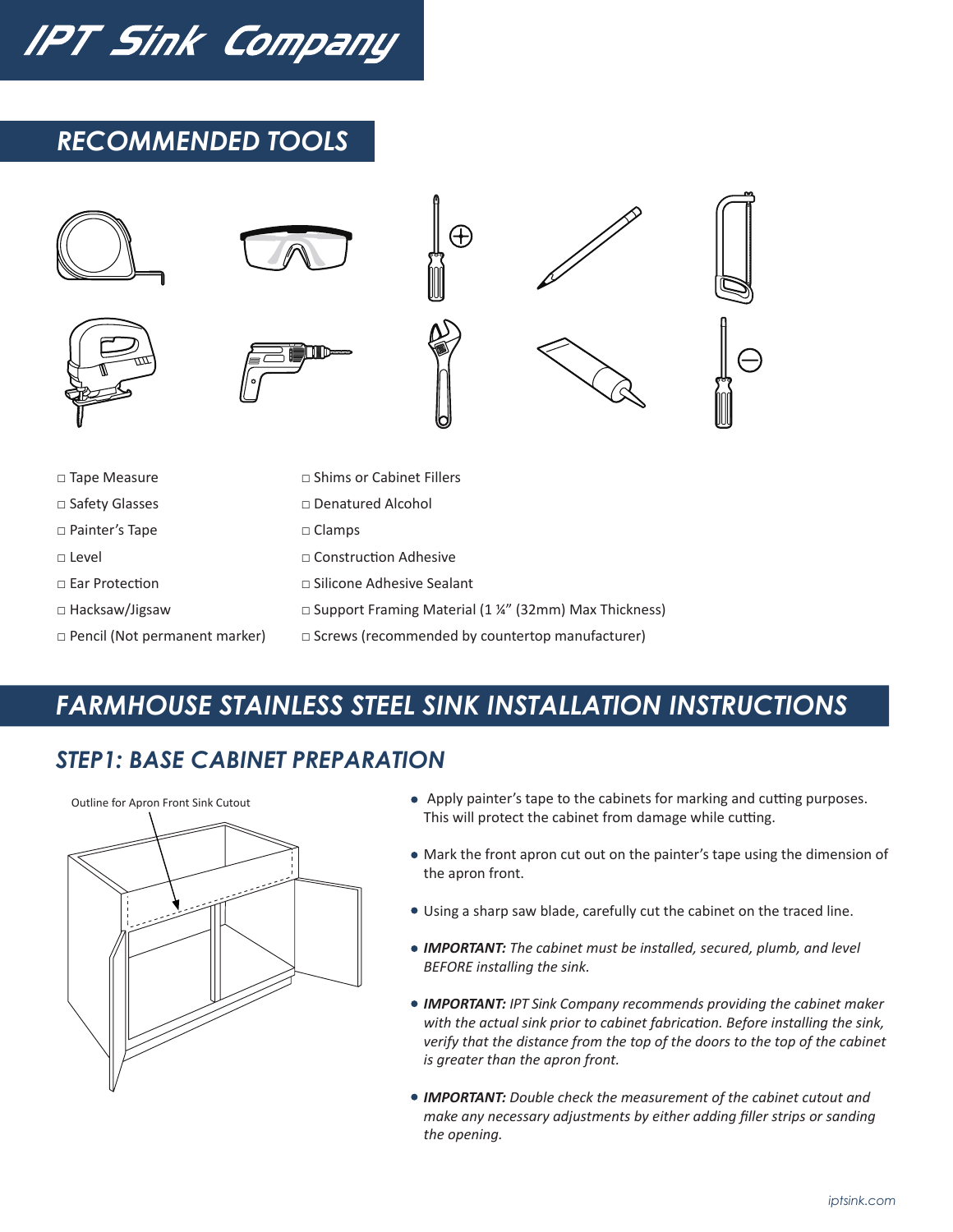IPT Sink Company

#### *STEP2: COUNTERTOP PREPARATION*



- Position the template (provided with your sink) on the bottom of the countertop, flush to the front and centered; secure with tape.
- Trace the template and remove. Dry fit the sink to verify the measurements.
- Following the countertop manufacturer's instructions, carefully cut the countertop on the traced line.

#### *STEP3: CABINET/SUPPORT FRAME CONSTRUCTION*



- Cut two lengths of support framing to extend horizontally along the inside walls on each side of the cabinet.
- Measure and mark the support mounting locations; ensure the sink rim will sit at or slightly below the top of the cabinet.
- Position and level the supports.
- Secure the supports with construction adhesive and screws (not provided).
- Cut lengths of support framing to extend from the bottom of the horizontal supports to the floor of the cabinet.
- Secure the vertical supports with construction adhesive and screws (not provided).
- *IMPORTANT: Long screws may damage adjacent cabinets. Ensure the screws are long enough to secure the support framing, but short enough not to go through the walls of adjacent cabinets.*
- *IMPORTANT: A custom sink base cabinet and support framing is required for proper installation.*
- *IMPORTANT: Make sure the top of the sink does not extend above the top of the cabinet; otherwise it will interfere with countertop installation.*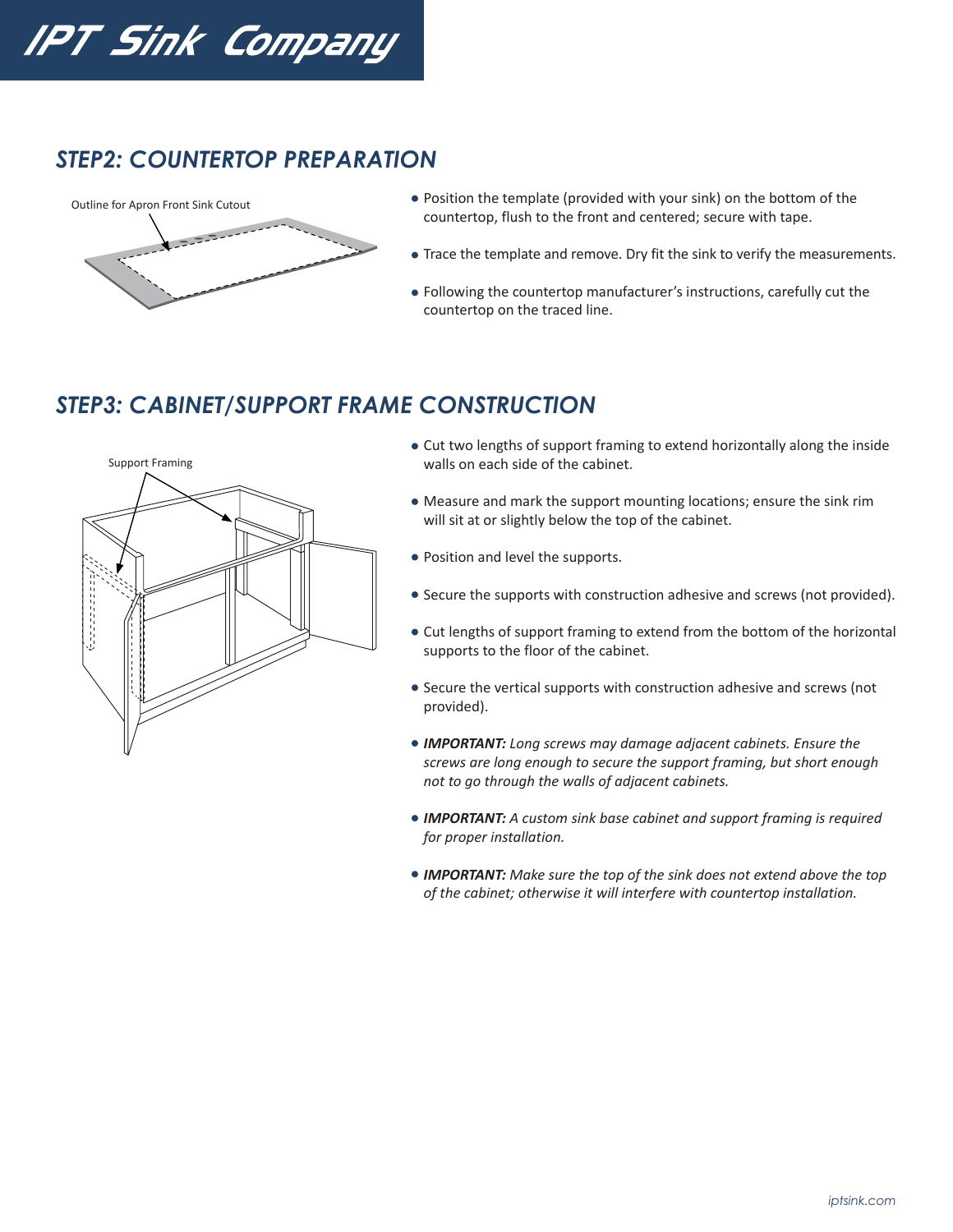# IPT Sink Company

#### *STEP4: SINK INSTALLATION*



- Lower the sink onto the supports and verify the sink is supported by the frame.
- Push the sink in to ensure the apron is flush to the front of the cabinet.
- Verify the sink is level. Make any adjustments and shim as needed.
- Secure the sink. (Clips come with the sink are optional)
- *IMPORTANT: The front sink apron must be secured to the front of the cabinet by attaching fasteners through the cabinet front and into the support framing. Failure of this step can lead to product damage.*
- *IMPORTANT: IPT Sink Company is not responsible for sink or countertop if damaged during installation. Be sure to inspect the sink for damage prior to beginning installation.*
- *IMPORTANT: Metal edges may be sharp use caution when handling.*

# *STEP5: COUNTERTOP INSTALLATION*

Apply Silicone Sealant After Cleaning the Sink Edge and Countertop



Apply Silicone Sealant Where the Sink Meets the Countertop and Cabinet



- Clean the bottom of the countertop and the top flange (or lip) of the sink with denatured alcohol.
- Apply a narrow bead of silicone adhesive sealant around the side and back of the sink.
- Carefully position and secure the sink to the countertop following the manufacturer's instructions.
- Apply a thin bead of silicone sealant where the sink meets the countertop and cabinet.
- **Immediately remove excess sealant.**
- *IMPORTANT: The enclosed cutout template will creat a countertop opening with a minimal (1/8" or less) reveal. It is recommended that you discuss this with your installer and agree that this finished appearance is the desired effect. IPT Sink Company is not responsible for improper sink or countertop installations.*
- *IMPORTANT: IPT Sink Company apron front sinks should only be fastened to a solid surface countertop (i.e. granite, Corian® or Silestone®).*
- *IMPORTANT: Make sure the top of the sink does not extend above the top of the cabinet; otherwise it will interfere with countertop installation.*